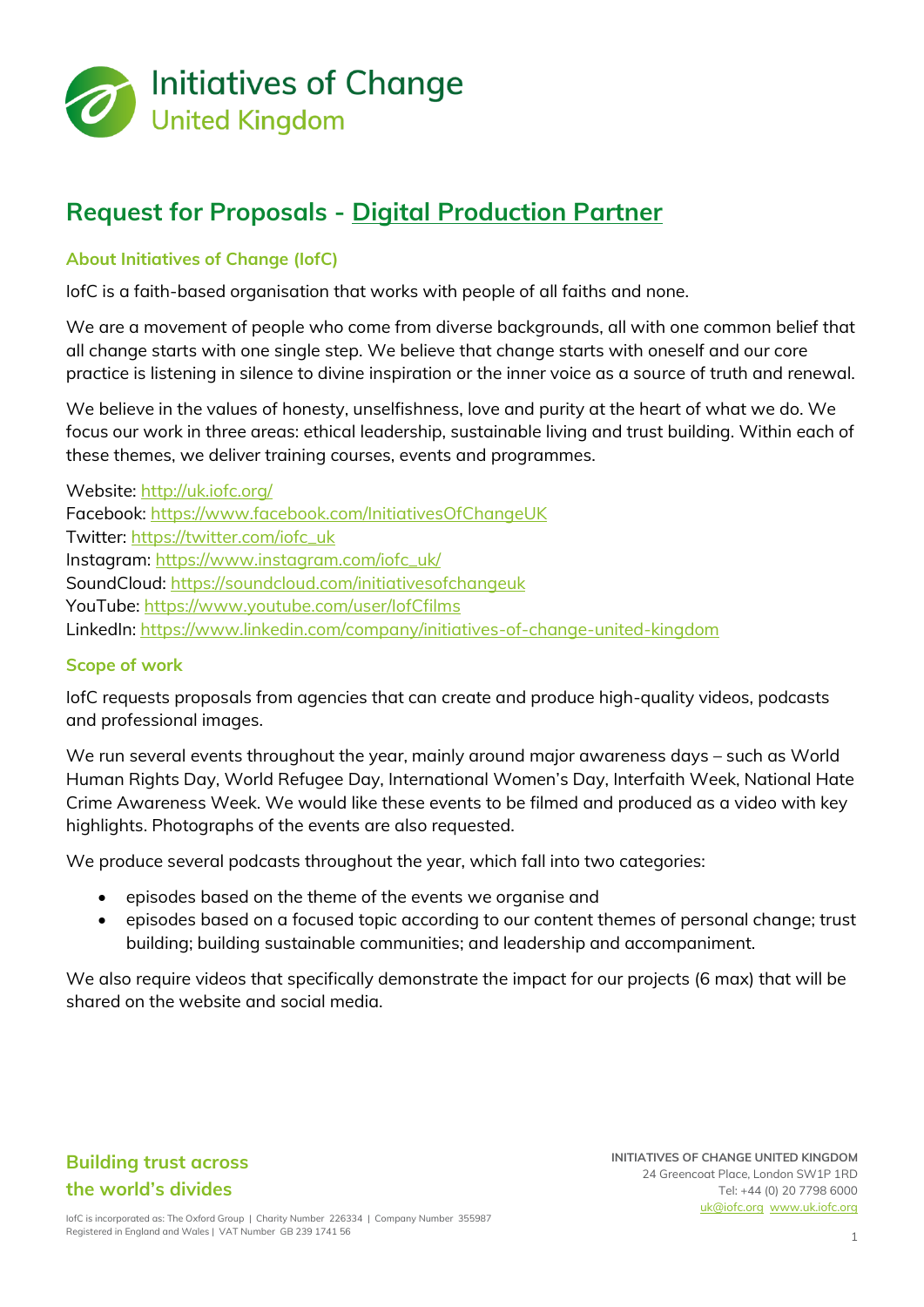

#### **What we need**

IofC seeks a digital agency, from 1<sup>st</sup> April to 31<sup>st</sup> December 2020, who will work collaboratively with the IofC Comms team on the design and visioning of podcasts, photos and videos to complete the following:

- 5 event videos (3 mins max), audience photos and 5 recorded interviews of speakers
- 6 impact videos, one for each of our projects
- Project photography capturing action shots from workshops
- Podcasts One per month  $(8)$

Shooting will occur mainly at our London office where we also have access to a soundproof studio to use for podcasts. There might be occasions where the work location will be outside London, but we will let you know in advance.

#### Digital Production Partners' role:

The selected digital production partner(s) will fulfill the following:

Project Management:

- Ensure alignment with overall project timeline and budget
- Work with IofC team to set and track project milestones and provide updates
- Include IofC in quality control of a development work and deliverables

Creative Design:

- Provide creative direction that incorporates the IofC brand
- Work with IofC to set the direction for filming, including but not limited to: identifying shot lists based on content narratives, and developing talking points and/or scripts for film participants for interviews and voiceovers where applicable
- Work with IofC to set the direction for recording podcasts, including but not limited to: identifying and developing talking points and/or scripts for interviewees and voiceovers where applicable

Filming and Editing:

- Work with IofC to develop a framework to create impact videos
- Prepare on-site locations for filming. Preparations may include, but are not limited to scouting the location prior to filming and adapting the filming approach to ensure minimal disruption to the users in the building
- Edit final production professional grade copy and upload final edited version to YouTube and for podcasts, Soundcloud.

# **Building trust across the world's divides**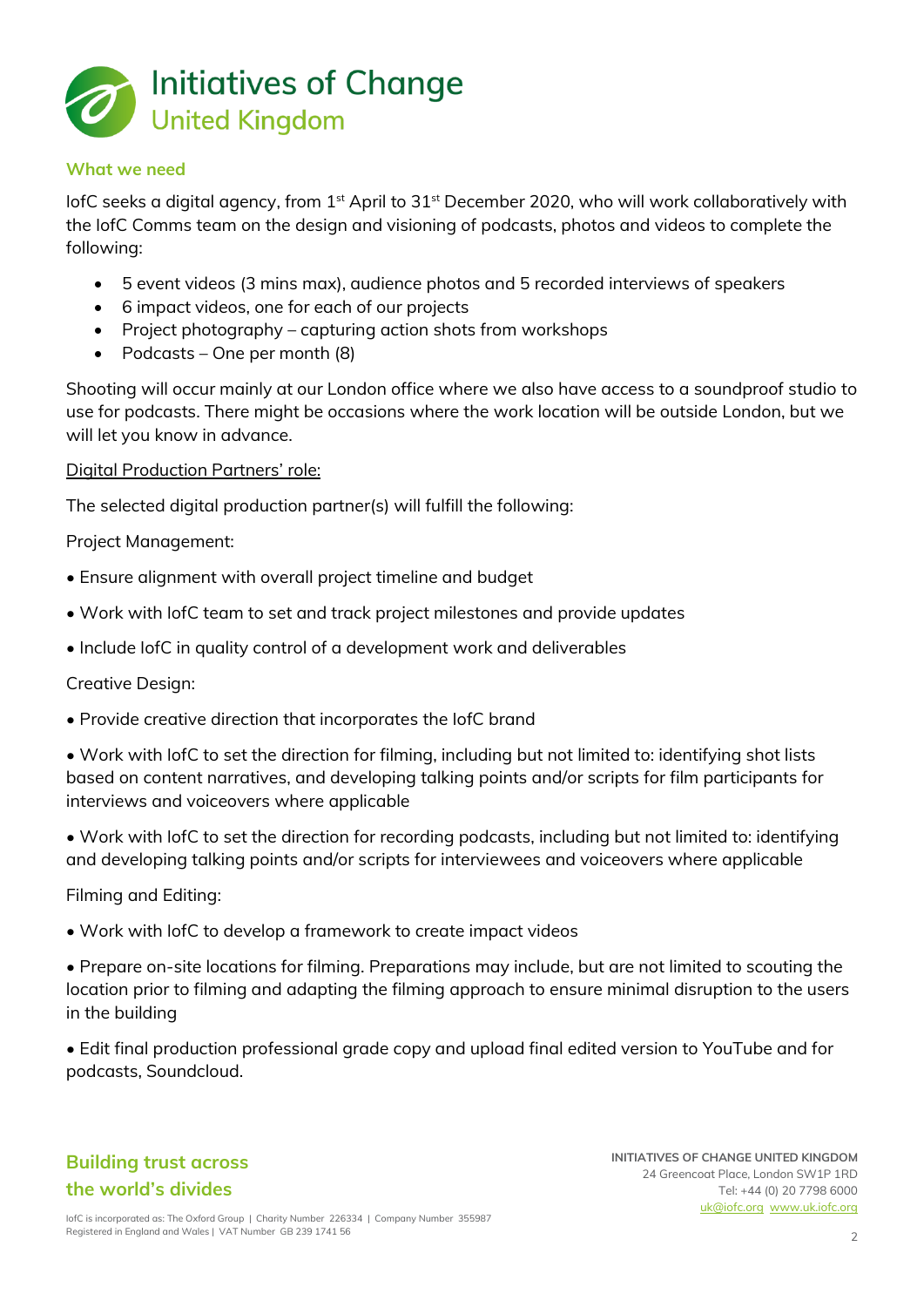

• Provide shortened versions of impact videos for social media.

### IofC's Role

Project Management:

- Provide creative brief to provide clear direction, vision, messaging, and narratives for content
- Establish the overall project timeline

• Work with partners to set project milestones, track project status, identify potential challenges, and facilitate solutions

• Coordinate interviewers and develop interview questions

Filming and Editing:

- Assist in identifying shot lists and develop interview content
- Generate a list of interviewees, schedule filming, and secure all necessary permissions/media releases prior to filming
- Contribute input into brand consistency and collaborate with graphic designers, if necessary
- Prepare locations for the interviews, including key points to be discussed in interviews
- Serve as the final decision maker and approve and/or require changes on all final products

Intellectual Property:

Initiatives of Change (IofC) is the sole owner of all content and materials developed under this RFP. IofC retains the distribution rights to any content or materials to exercise as it deems appropriate. Selected partner(s) may not use, reuse, distribute, publish, or base derivative works upon such materials without the express consent in writing of IofC. The selected production company may use the final edited video for use in company portfolio and on social media. The logos of the selected production company will be credited at the end of the video.

### **Budget**

The budget for this project is £ 17,000 to £18,000.

### **Proposals**

Proposals should include the following:

A. Technical Proposal: A proposal summary including: related experience: evidence of successful service of projects of similar scope as detailed above, including demonstration of ability to work collaboratively with project partners as well as experience with non-profits.

# **Building trust across the world's divides**

**INITIATIVES OF CHANGE UNITED KINGDOM** 24 Greencoat Place, London SW1P 1RD Tel: +44 (0) 20 7798 6000 [uk@iofc.org](mailto:uk@iofc.org) [www.uk.iofc.org](https://uk.iofc.org/)